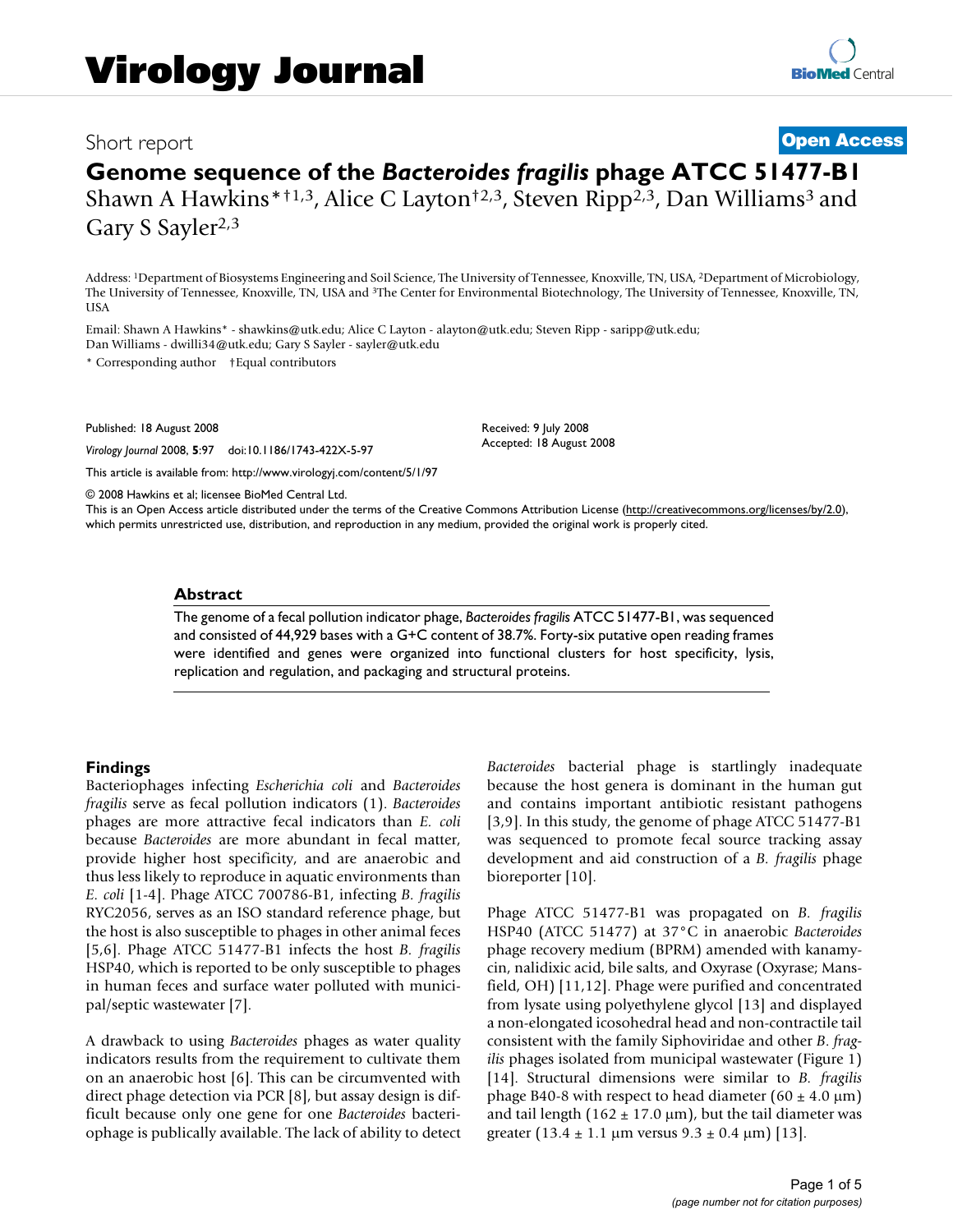

#### Figure 1 **Transmission electron micrographs of phage ATCC 51477.** (A) Magnified view of a single phage (bar = 50 nm). (B) Four additional phage all displaying tail fibers (bar = 200 nm).

Phage DNA was extracted with Lambda minipreps (Promega, Madison, WI) and digested with *Hin*dIII. Several *Hin*dIII restriction fragments were cloned into pUC19 [15] and sequenced using primer walking. PCR reactions bridging the cloned *Hin*dIII restriction fragments were cloned and sequenced to confirm fragment order. Nonredundant areas of the genome that were difficult to clone were directly sequenced. In total, dideoxynucleotide sequencing provided 2× coverage except at the 5' and 3' ends. Confirmation of sequence data was sought by GS FLX pyrosequencing (MWG Biotech, Inc., High Point, NC) which produced 23,263 reads, 58,730 base calls, and assembly of 62 contigs using the GS *De Novo* Assembler. Thirty eight of the contigs with more than 3 reads were coassembled with the dideoxynucleotide sequences using DNASTAR Lasergene 7.1 software suite (DNASTAR, Inc., Madison, WI). A total of 21,935 pyrosequencing reads in 27 contigs were maintained in the final assembly which aligned at 91% similarity for 100× coverage of the phage genome, including the 5' and 3' ends. The final assembled genome was 44,929 bp with a 38.7% G+C content (Figure 2).

Open reading frames (ORFs) were identified using Gene-Mark [16,17] and the NCBI ORF Finder and examined for known protein functions, structures, and motifs using a conserved domain database [18] (Additional file 1, Figure 2). Ten of the 46 putative ORFs contained amino acid sequences with predictable functions or motifs (Additional file 1). The 5' ends of three ORFs (ORF39, ORF40, and ORF43) displayed translated similarity to previously published N-terminal amino acid sequences for *B. fragilis* phage B40-8 head (MP1 and MP3) and tail (MP2) proteins at 100, 80, and 90% similarity, respectively [13]. The B40-8 MP2 gene (the only *B. fragilis* phage gene present in GenBank), was present in ATCC 51477-B1 but contained a 119 bp insertion and was split into three misarranged sections, one of which was inverted (Figure 2). This suggested the putative ATCC 51477-B1 tail protein was chimeric with respect to B40-8.

The ATCC 51477-B1 genome contained gene functional clusters for host specificity (tail fiber), lysis, replication and regulation, and packaging and structural proteins (Figure 2) [19]. The host specificity region contained ORF7 with translated similarity to the tail fiber of *Enterococcus* phage phiEF24C (Additional file 1) and a large size (1,897 amino acids) suggesting it may be a tape measure gene [20]. A putative M-15 type peptidase (ORF10) was the only gene clearly linked with the lysis region. The replication and regulation region included phage anti-repressors (ORF22 and ORF26), DNA modifying enzymes (ORF15 and ORF16), and replication proteins (ORF22, ORF31, and ORF32). Within the packaging and structural cluster, an ORF with similarity to the TerL protein was identified (ORF 38), as well as ORFs with N-terminal sequences similar to the three phage B40-8 structural proteins previously mentioned (ORF39, ORF40, and ORF43) [13].

Four potential promoters were identified on the positive strand of the genome based on similarity to promoters found in *B. fragilis* [21]. Two were in the regulation and replication region, 5' of ORFs 17 and 22. The other two potential promoters were near the beginning of the genome, 5' of ORF2, and in the lysis region, 5' of ORF12. A tandem repeats finder [22] revealed a 23 bp repeat within an 83 bp segment having two perfect and two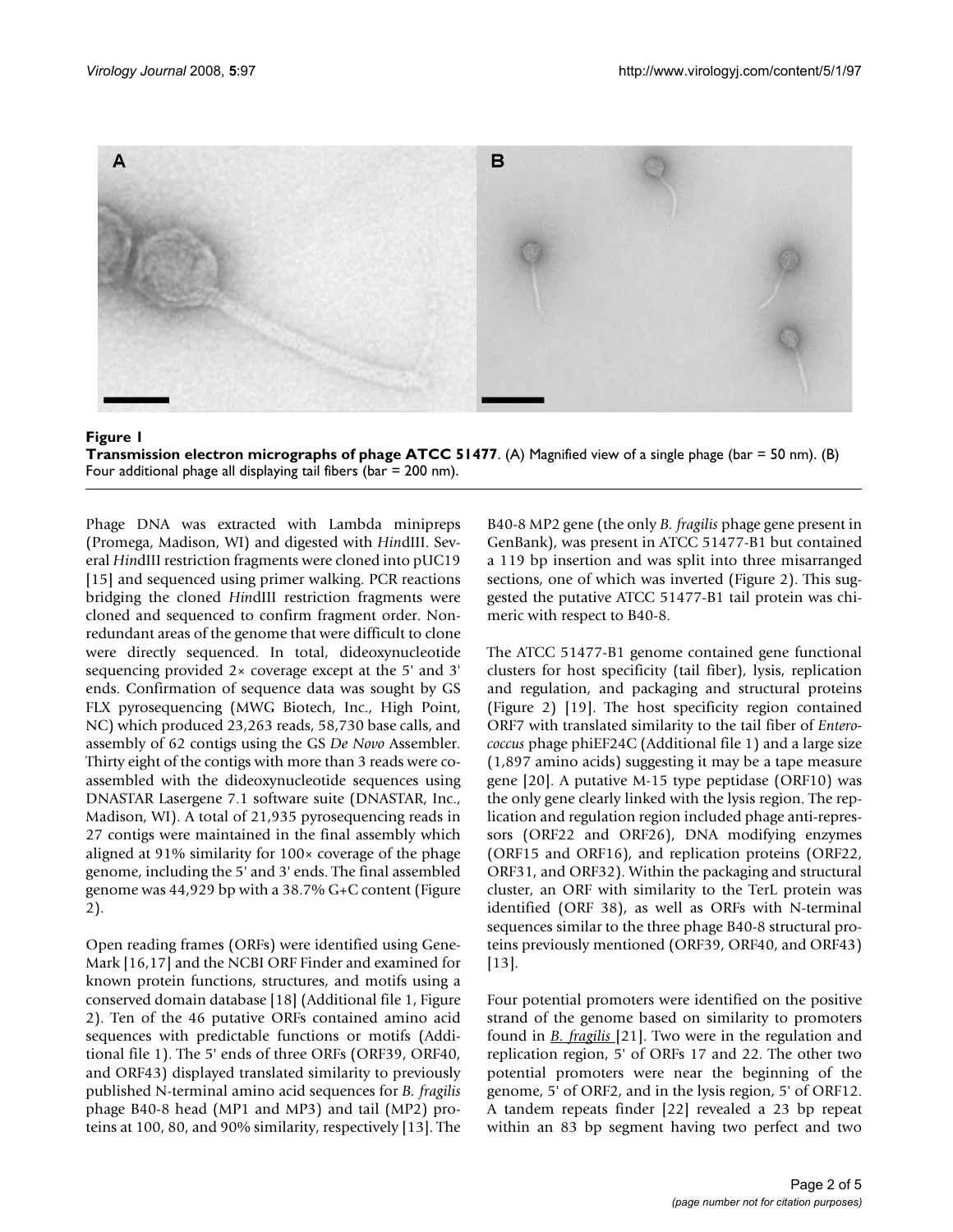

## **Figure 2**

**Phage ATCC 51477-B1 genome map**. The direction and size of 46 putative ORFs are illustrated with arrows. ORFs labeled in green display high similarity to proteins with known function. ORFs labeled in red display high similarity to other putative open reading frames without assigned functions. ORFs labeled in blue have low similarity (< 0.1) to other putative open reading frames. Sequences with high DNA similarity to the phage B40-8 structural proteins are shown in yellow. Putative *B. fragilis* promoters are shown as inverted orange triangles, the location of repeats are shown as purple boxes, and polymorphisms are indicated with black lines.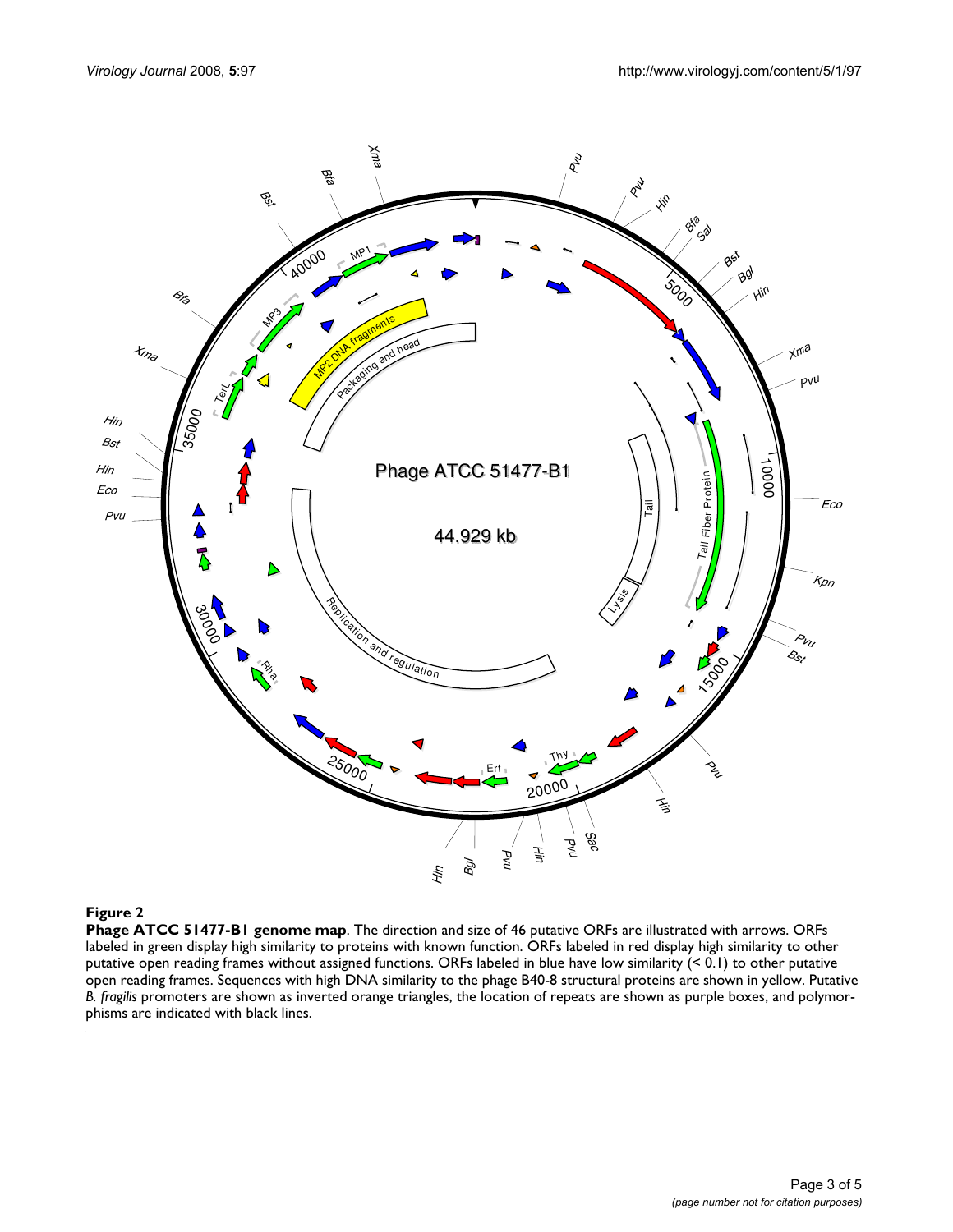degenerate repeats in the replication and regulation region. Another 96 bp perfect repeat sequence was identified at the beginning of the phage genome and again at the end of the replication and regulation region (Figure 2).

Eight polymorphic regions occurring within ORFs and displaying sequence variability from 4% to 13% were identified with the extensive pyrosequencing data. These regions ranged in size from 200 bp to greater than 1,000 bp. ORF7, the putative tail fiber protein, displayed the most polymorphisms, including a pyrosequencing contig with a deletion relative to the final assembly. Tail fiber variability modifies the phage host range [23] and may, for this phage, reflect the antigenic variability of *B. fragilis* surface components [21,24].

The sequence for *B. fragilis* phage ATCC 51477-B1 was deposited in GenBank with accession number [FJ008913](http://www.ncbi.nih.gov/entrez/query.fcgi?db=Nucleotide&cmd=search&term=FJ008913).

#### **Competing interests**

The authors declare that they have no competing interests.

#### **Authors' contributions**

SAH cloned and sequenced the genome by primer walking, assisted in the pyrosequence data analysis and annotation, and drafted the manuscript. ACL analyzed pyrosequencing data, annotated the genome, and assisted in drafting the manuscript. SR organized the study and provided final editing for the manuscript. DW provided genome cloning. GSS participated in the study design and coordination. All authors read and approved the final manuscript.

#### **Additional material**

**Additional file 1**

*Phage ATCC 51477-B1 genome organization.* Click here for file [\[http://www.biomedcentral.com/content/supplementary/1743-](http://www.biomedcentral.com/content/supplementary/1743-422X-5-97-S1.pdf) 422X-5-97-S1.pdf]

#### **Acknowledgements**

This work was supported by the Office of Naval Research under grant E01- 0178-002. We would also like to thank Sarah Kortebein, Adam Crain, Polina Iakova, and Pat Jegier for technical assistance.

#### **References**

- 1. Bernhard AE, Field KG: **A PCR assay to discriminate human and ruminant feces on the basis of host differences in** *Bacteroides***-***Prevotella* **genes encoding 16S rRNA.** *Applied and Environmental Microbiology* 2000, **66:**4571-4574.
- 2. Dick LK, Bernhard AE, Brodeur TJ, Domingo JWS, Simpson JM, Walters SP, Field KG: **Host distributions of uncultivated fecal** *Bacteroidales* **bacteria reveal genetic markers for fecal**

**source identification.** *Applied and Environmental Microbiology* 2005, **71:**3184-3191.

- 3. Matsuki T, Watanabe K, Fujimoto J, Takada T, Tanaka R: **Use of 16S rRNA gene-targeted group-specific primers for real-time PCR analysis of predominant bacteria in human feces.** *Applied and Environmental Microbiology* 2004, **70:**7220-7228.
- 4. Tartera C, Jofre J: **Bacteriophages active against** *Bacteroides fragilis* **[in sewage-polluted waters.](http://www.ncbi.nlm.nih.gov/entrez/query.fcgi?cmd=Retrieve&db=PubMed&dopt=Abstract&list_uids=3662510)** *Appl Environ Microbiol* 1987, **53(7):**1632-1637.
- 5. Puig A, Jofre J, Araujo R: **Bacteriophages infecting various** *Bacteroides fragilis* **strains differ in their capacity to distinguish human from animal faecal pollution.** *Water Science and Technology* 1997, **35:**359-362.
- 6. ISO: **International Standard 10705-4:2001(E). Water quality – Detection and enumeration of bacteriophages – Part 4: Enumeration of bacteriophages infecting** *Bacteroides fragilis***.** International Organization for Standardization; 2001:12-15.
- 7. Tartera C, Jofre J, Lucena F: **Relationship between numbers of enteroviruses and bacteriophages infecting** *Bacteroides fragilis* **in different environmental samples.** *Environmental Technology Letters* 1988, **9:**407-410.
- 8. Puig M, Pina S, Lucena F, Jofre J, Girones R: **Description of a DNA amplification procedure for the detection of bacteriophages of** *Bacteroides fragilis* **[HSP40 in environmental samples.](http://www.ncbi.nlm.nih.gov/entrez/query.fcgi?cmd=Retrieve&db=PubMed&dopt=Abstract&list_uids=10996649)** *Journal of Virological Methods* 2000, **89:**159-166.
- 9. Champoux JJ, Drew WL, Neidhardt FC, Plorde JJ, (Eds): **Sherris Medical Microbiology.** New York: The McGraw-Hill Companies, Inc; 2004.
- 10. Ripp S, Jegier P, Birmele M, Johnson CM, Daumer KA, Garland JL, Sayler GS: **[Linking bacteriophage infection to quorum sensing](http://www.ncbi.nlm.nih.gov/entrez/query.fcgi?cmd=Retrieve&db=PubMed&dopt=Abstract&list_uids=16478488) [signalling and bioluminescent bioreporter monitoring for](http://www.ncbi.nlm.nih.gov/entrez/query.fcgi?cmd=Retrieve&db=PubMed&dopt=Abstract&list_uids=16478488) [direct detection of bacterial agents.](http://www.ncbi.nlm.nih.gov/entrez/query.fcgi?cmd=Retrieve&db=PubMed&dopt=Abstract&list_uids=16478488)** *Journal of Applied Microbiology* 2006, **100:**488-499.
- 11. Tartera C, Araujo R, Michel T, Jofre J: **Culture and decontamination methods affecting enumeration of phages infecting** *Bacteroides fragilis* **[in sewage.](http://www.ncbi.nlm.nih.gov/entrez/query.fcgi?cmd=Retrieve&db=PubMed&dopt=Abstract&list_uids=1514815)** *Appl Environ Microbiol* 1992, **58(8):**2670-2673.
- 12. Araujo R, Muniesa M, Mendez J, Puig A, Queralt N, Lucena F, Jofre J: **Optimisation and standardisation of a method for detecting and enumerating bacteriophages infecting** *Bacteroides fragilis***[.](http://www.ncbi.nlm.nih.gov/entrez/query.fcgi?cmd=Retrieve&db=PubMed&dopt=Abstract&list_uids=11311351)** *Journal of Virological Methods* 2001, **93:**127-136.
- 13. Puig M, Girones R: **Genomic structure of phage B40-8 of** *Bacteroides fragilis***[.](http://www.ncbi.nlm.nih.gov/entrez/query.fcgi?cmd=Retrieve&db=PubMed&dopt=Abstract&list_uids=10439405)** *Microbiology* 1999, **145:**1661-1670.
- 14. Queralt N, Jofre J, Araujo R, Muniesa M: **Homogeneity of the morphological groups of bacteriophages infecting** *Bacteroides fragilis* **[strain HSP40 and strain RYC2056.](http://www.ncbi.nlm.nih.gov/entrez/query.fcgi?cmd=Retrieve&db=PubMed&dopt=Abstract&list_uids=12567237)** *Current Microbiology* 2003, **46:**163-168.
- 15. Sambrook J, Russell DW: *Molecular Cloning: A Laboratory Manual* Cold Spring Harbor, NY: Cold Spring Harbor Press; 2001.
- 16. Besemer J, Borodovsky M: **[GeneMark: web software for gene](http://www.ncbi.nlm.nih.gov/entrez/query.fcgi?cmd=Retrieve&db=PubMed&dopt=Abstract&list_uids=15980510) [finding in prokaryotes, eukaryotes and viruses.](http://www.ncbi.nlm.nih.gov/entrez/query.fcgi?cmd=Retrieve&db=PubMed&dopt=Abstract&list_uids=15980510)** *Nucleic Acids Research* 2005, **33:**W451-W454.
- 17. Besemer J, Borodovsky M: **[Heuristic approach to deriving mod](http://www.ncbi.nlm.nih.gov/entrez/query.fcgi?cmd=Retrieve&db=PubMed&dopt=Abstract&list_uids=10481031)[els for gene finding.](http://www.ncbi.nlm.nih.gov/entrez/query.fcgi?cmd=Retrieve&db=PubMed&dopt=Abstract&list_uids=10481031)** *Nucleic Acids Research* 1999, **27:**3911-3920.
- 18. Marchler-Bauer A, Anderson JB, Cherukuri PF, DeWweese-Scott C, Geer LY, Gwadz M, He SQ, Hurwitz DI, Jackson JD, Ke ZX, *et al.*: **[CDD: a conserved domain database for protein classifica](http://www.ncbi.nlm.nih.gov/entrez/query.fcgi?cmd=Retrieve&db=PubMed&dopt=Abstract&list_uids=15608175)[tion.](http://www.ncbi.nlm.nih.gov/entrez/query.fcgi?cmd=Retrieve&db=PubMed&dopt=Abstract&list_uids=15608175)** *Nucleic Acids Research* 2005, **33:**D192-D196.
- 19. Ploeg JR van der: **Genome sequence of** *Streptococcus mutans* **[bacteriophage M102.](http://www.ncbi.nlm.nih.gov/entrez/query.fcgi?cmd=Retrieve&db=PubMed&dopt=Abstract&list_uids=17711456)** *FEMS Microbiology Letters* 2007, **275:**130-138.
- 20. Piuri M, Hatfull GF: **[A peptidoglycan hydrolase motif within the](http://www.ncbi.nlm.nih.gov/entrez/query.fcgi?cmd=Retrieve&db=PubMed&dopt=Abstract&list_uids=17083467) [mycobacteriophage TM4 tape measure protein promotes](http://www.ncbi.nlm.nih.gov/entrez/query.fcgi?cmd=Retrieve&db=PubMed&dopt=Abstract&list_uids=17083467) [efficient infection of stationary phase cells.](http://www.ncbi.nlm.nih.gov/entrez/query.fcgi?cmd=Retrieve&db=PubMed&dopt=Abstract&list_uids=17083467)** *Molecular Microbiology* 2006, **62:**1569-1585.
- 21. Weinacht KG, Roche H, Krinos CM, Coyne MJ, Parkhill J, Comstock LE: **Tyrosine site-specific recombinases mediate DNA inversions affecting the expression of outer surface proteins of** *Bacteroides fragilis***[.](http://www.ncbi.nlm.nih.gov/entrez/query.fcgi?cmd=Retrieve&db=PubMed&dopt=Abstract&list_uids=15387812)** *Molecular Microbiology* 2004, **53:**1319-1330.
- 22. Benson G: **[Tandem repeats finder: a program to analyze DNA](http://www.ncbi.nlm.nih.gov/entrez/query.fcgi?cmd=Retrieve&db=PubMed&dopt=Abstract&list_uids=9862982) [sequences.](http://www.ncbi.nlm.nih.gov/entrez/query.fcgi?cmd=Retrieve&db=PubMed&dopt=Abstract&list_uids=9862982)** *Nucleic Acids Research* 1999, **27:**573-580.
- 23. Inoue Y, Matsuura T, Ohara T, Azegami K: Bacteriophage OP<sub>1</sub>, **lytic for** *Xanthomonas oryzae* **pv.** *oryzae***, changes its host range by duplication and deletion of the small domain in the deduced tail fiber gene.** *Journal of General Plant Pathology* 2006, **72:**111-118.